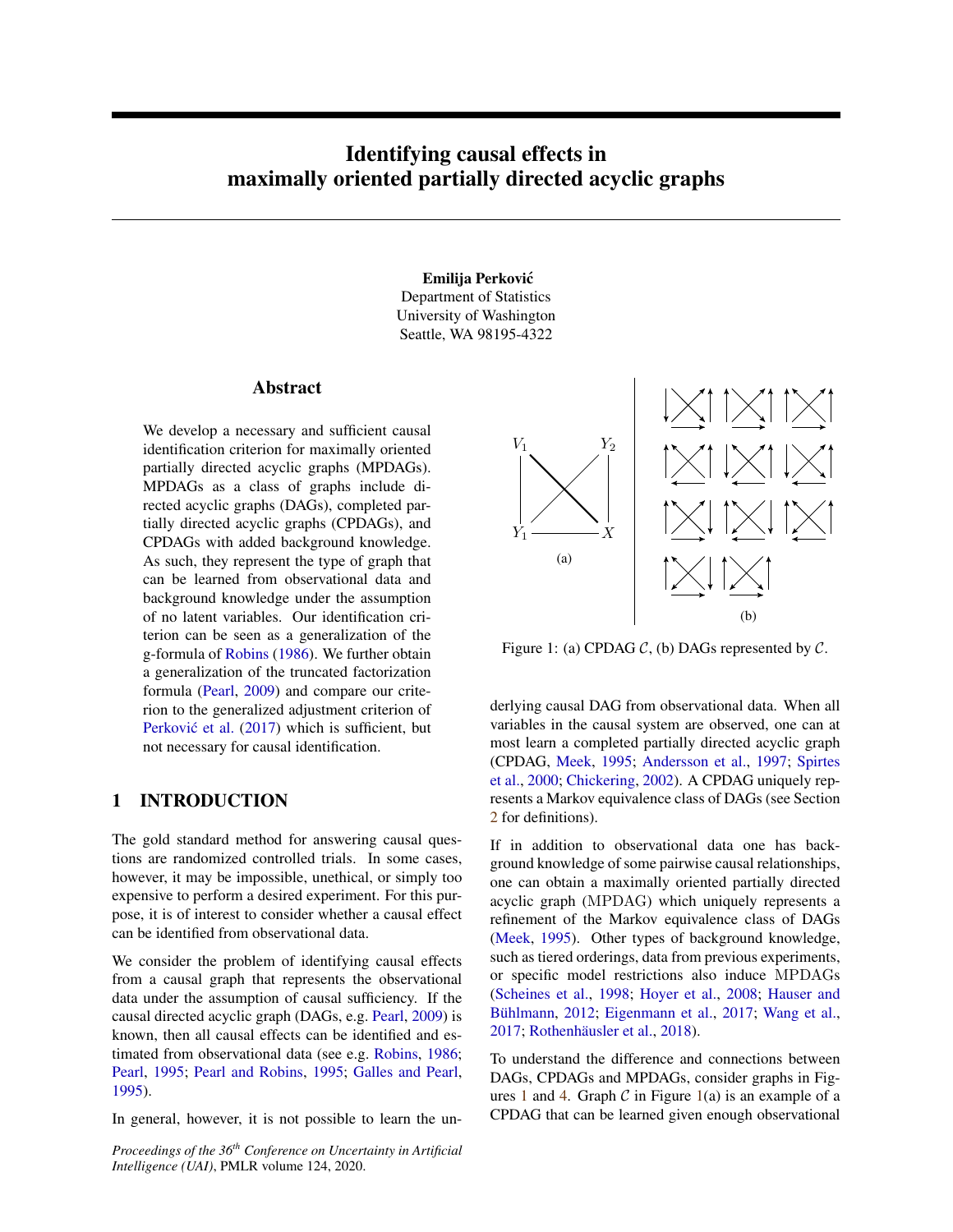data on variables  $X, V_1, Y_1$ , and  $Y_2$ . All DAGs in the Markov equivalence class represented by  $\mathcal C$  are given in Figure [1\(](#page-0-0)b). Graph G in Figure [4\(](#page-4-0)a) is an MPDAG that can be obtained from CPDAG  $\mathcal C$  in Figure [1\(](#page-0-0)a) and background knowledge that  $Y_1$  is a cause of  $X$  and that  $X$  is a cause of  $Y_2$  (see [Meek,](#page-8-1) [1995](#page-8-1) for details on incorporating this type of background knowledge). All DAGs represented by  $G$  are given in Figure [4\(](#page-4-0)b) and are a subset of DAGs in Figure [1\(](#page-0-0)b).

One can consider MPDAGs as a graph class that is generally more causally informative than CPDAGs and less causally informative than DAGs. Conversely, a CPDAG can be seen as a special case of an MPDAG when the added background knowledge is not additionally informative compared to the observational data. Similarly, a DAG is a special case of an MPDAG when the additional background knowledge is fully causally informative. We will use MPDAGs to refer to all graphs in this paper.

The topic of identifying causal effects in MPDAGs has generated a wealth of research in recent years. The most relevant recent work on this topic is the generalized ad-justment criterion of Perković et al. [\(2015,](#page-9-9) [2017,](#page-9-2) [2018\)](#page-9-10) which is sufficient but not necessary for the identification of causal effects. Perković et al. [\(2015,](#page-9-9) [2018,](#page-9-10) [2017\)](#page-9-2) build on prior work of [Pearl](#page-9-11) [\(1993\)](#page-9-11); [Shpitser et al.](#page-9-12) [\(2010\)](#page-9-12); [van der Zander et al.](#page-9-13) [\(2014\)](#page-9-13) and [Maathuis and Colombo](#page-8-7) [\(2015\)](#page-8-7).

One criterion that is necessary and sufficient for identifying causal effects in DAGs is the g-formula of [Robins](#page-9-0) [\(1986\)](#page-9-0). The g-formula is one of the causal identification methods that has seen considerable use in practice (see e.g. [Taubman et al.,](#page-9-14) [2009;](#page-9-14) [Young et al.,](#page-9-15) [2011;](#page-9-15) [Westre](#page-9-16)[ich et al.,](#page-9-16) [2012\)](#page-9-16). However, the g-formula has not yet been generalized to other types of MPDAGs (including CPDAGs).

In this paper, we develop a necessary and sufficient graphical criterion for identifying causal effects in MPDAGs. We refer to our identification criterion (Theorem [3.6\)](#page-5-0) as the causal identification formula. The causal identification formula is a generalization of the gformula of [Robins](#page-9-0) [\(1986\)](#page-9-0) to MPDAGs. Consequently, we also obtain a generalization of the truncated factorization formula [\(Pearl,](#page-9-1) [2009\)](#page-9-1), i.e. the manipulated density formula [\(Spirtes et al.,](#page-9-5) [2000\)](#page-9-5) in Corollary [3.7.](#page-5-1)

From a theoretical perspective, it is of interest to note that the proof of our causal identification formula does not consider intervening on additional variables in the graph (Section [3.5\)](#page-6-0). This alleviates concerns of whether such additional interventions are reasonable to assume as possible (see e.g. [VanderWeele and Robinson,](#page-9-17) [2014;](#page-9-17) [Kohler-Hausmann,](#page-8-8) [2018\)](#page-8-8).

We compare our result to the generalized adjustment cri-terion of Perković et al. [\(2017\)](#page-9-2) in Section [4.](#page-6-1) Even though the generalized adjustment criterion is not complete for causal identification, we characterize a special case in which it is "almost" complete in Proposition [4.2.](#page-7-0)

Lastly, [Jaber et al.](#page-8-9) [\(2019\)](#page-8-9) recently constructed a graphical algorithm that is necessary and sufficient for identifying causal effects from observational data that allows for hidden confounders. The class of graphs that [Jaber et al.](#page-8-9) [\(2019\)](#page-8-9) consider is fully characterized by conditional independences in the observed probability distribution of the data. Their algorithm builds on the work of [Tian and](#page-9-18) [Pearl](#page-9-18) [\(2002\)](#page-9-18); [Shpitser and Pearl](#page-9-19) [\(2006\)](#page-9-19); [Huang and Val](#page-8-10)[torta](#page-8-10) [\(2006\)](#page-8-10) and [Richardson et al.](#page-9-20) [\(2017\)](#page-9-20). To put our work into wider context, we compare our approach to the approach taken by [Jaber et al.](#page-8-9) [\(2019\)](#page-8-9) in the discussion. Omitted proofs can be found in the Supplement.

# <span id="page-1-0"></span>2 PRELIMINARIES

We use capital letters (e.g.  $X$ ) to denote nodes in a graph as well as random variables that these nodes represent. Similarly, bold capital letters  $(e.g. X)$  are used to denote both sets of nodes in a graph as well as the random vectors that these nodes represent.

Nodes, Edges And Subgraphs. A graph  $G = (V, E)$ consists of a set of nodes (variables)  $V = \{X_1, \ldots, X_n\}$ and a set of edges E. The graphs we consider are allowed to contain directed (→) and undirected (−) edges and at most one edge between any two nodes. An *induced subgraph*  $\mathcal{G}_{V'} = (V', E')$  of  $\mathcal{G} = (V, E)$  consists of  $V' \subseteq V$  and  $E' \subseteq E$  where  $E'$  are all edges in E between nodes in V'. An *undirected subgraph*  $\mathcal{G}_{undir} = (\mathbf{V}, \mathbf{E}')$  of  $\mathcal{G} = (\mathbf{V}, \mathbf{E})$  consists of V and  $\mathbf{E}' \subseteq \mathbf{E}$  where  $\mathbf{E}'$  are all undirected edges in  $\mathbf{E}$ .

**Paths.** A *path*  $p$  from  $X$  to  $Y$  in  $G$  is a sequence of distinct nodes  $\langle X, \ldots, Y \rangle$  in which every pair of successive nodes is adjacent. A path consisting of undirected edges in an *undirected* path. A *causal path* from  $X$  to  $Y$  is a path from  $X$  to  $Y$  in which all edges are directed towards Y, that is,  $X \rightarrow \cdots \rightarrow Y$ . Let  $p = \langle X = V_0, \ldots, V_k = Y \rangle, k \ge 1$  be a path in  $\mathcal{G}, p$  is a *possibly causal path* if no edge  $V_i \leftarrow V_j, 0 \leq i < j \leq k$ is in G. Otherwise, p is a *non-causal path* in G (see Definition 3.1 and Lemma 3.2 of Perković et al., [2017\)](#page-9-2) (Lemma [A.4](#page-0-1) in the Supplement). For two disjoint subsets  $X$  and  $Y$  of  $V$ , a path from  $X$  to  $Y$  is a path from some  $X \in \mathbf{X}$  to some  $Y \in \mathbf{Y}$ . A path from **X** to **Y** is *proper* (w.r.t. **X**) if only its first node is in **X**.

Partially Directed And Directed Cycles. A causal path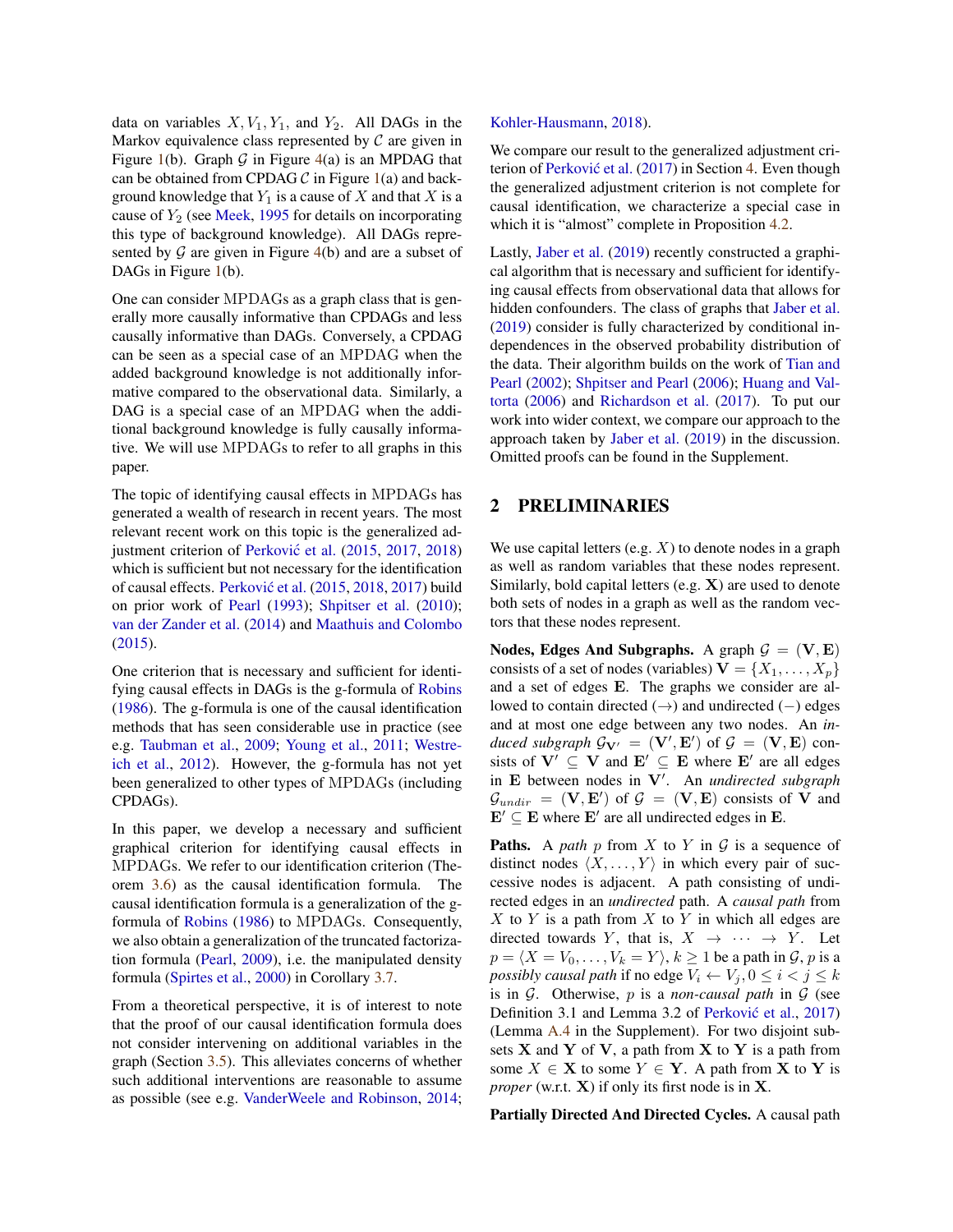from X to Y and the edge  $Y \to X$  form a *directed cycle*. A *partially directed cycle* is formed by a possibly causal path from X to Y, together with  $Y \to X$ .

**Ancestral Relationships.** If  $X \rightarrow Y$ , then X is a *parent* of Y. If there is a causal path from  $X$  to Y, then  $X$ is an *ancestor* of Y, and Y is a *descendant* of X. If there is a possibly causal path from  $X$  to  $Y$ , then  $X$  is a *possible ancestor* of Y. We use the convention that every node is a descendant, ancestor, and possible ancestor of itself. The sets of parents, ancestors, possible ancestors and descendants of X in G are denoted by  $Pa(X, \mathcal{G})$ ,  $An(X, \mathcal{G})$ ,  $PossAn(X, \mathcal{G})$  and  $De(X, \mathcal{G})$  respectively. For a set of nodes  $X \subseteq V$ , we let  $Pa(X, \mathcal{G}) =$  $(\cup_{X\in\mathbf{X}}\text{Pa}(X,\mathcal{G}))\setminus\mathbf{X}, \text{An}(\mathbf{X},\mathcal{G})=\cup_{X\in\mathbf{X}}\text{An}(X,\mathcal{G}),$  $PossAn(\mathbf{X}, \mathcal{G}) = \cup_{X \in \mathbf{X}} PossAn(X, \mathcal{G}),$  and  $\text{De}(\mathbf{X}, \mathcal{G}) = \bigcup_{X \in \mathbf{X}} \text{De}(X, \mathcal{G}).$ 

Undirected Connected Set. A node set X is an *undirected connected set* in graph G if for every two distinct nodes  $X_i$  and  $X_j$  in **X**, there is an undirected path from  $X_i$  to  $X_j$  in  $\mathcal{G}$ .

Colliders, Shields, And Definite Status Paths. If a path p contains  $X_i \rightarrow X_j \leftarrow X_k$  as a subpath, then  $X_j$  is a *collider* on p. A path  $\langle X_i, X_j, X_k \rangle$  is an *unshielded triple* if  $X_i$  and  $X_k$  are not adjacent. A path is *unshielded* if all successive triples on the path are unshielded. A node  $X_j$  is a *definite non-collider* on a path p if the edge  $X_i \leftarrow X_j$ , or the edge  $X_i \rightarrow X_k$  is on p, or if  $X_i$  –  $X_j - X_k$  is a subpath of p and  $X_i$  is not adjacent to  $X_k$ . A node is of *definite status* on a path if it is a collider, a definite non-collider or an endpoint on the path. A path  $p$ is of definite status if every node on  $p$  is of definite status.

D-connection And Blocking. A definite status path *p* from X to Y is *d-connecting* given a node set  $\mathbf{Z}(X, Y \notin \mathbb{R})$  $Z$ ) if every definite non-collider on  $p$  is not in  $Z$ , and every collider on p has a descendant in Z. Otherwise, Z *blocks* p. If Z blocks all definite status paths between  $X$  and  $Y$  in MPDAG  $G$ , then  $X$  is *d-separated* from  $Y$ given  $Z$  in  $G$  (Lemma C.1 of [Henckel et al.,](#page-8-11) [2019\)](#page-8-11).

DAGs, PDAGs. A *directed graph* contains only directed edges. A *partially directed graph* may contain both directed and undirected edges. A directed graph without directed cycles is a *directed acyclic graph* (DAG). A *partially directed acyclic graph* (PDAG) is a partially directed graph without directed cycles.

Markov Equivalence And CPDAGs. (c.f. [Meek,](#page-8-1) [1995;](#page-8-1) [Andersson et al.,](#page-8-2) [1997\)](#page-8-2) All DAGs that encode the same d-separation relationships are *Markov equivalent* and form a *Markov equivalence class* of DAGs, which can be *represented* by a *completed partially directed acyclic graph* (CPDAG).

<span id="page-2-0"></span>

Figure 2: Forbidden induced subgraphs of an MPDAG (see orientation rules in [Meek,](#page-8-1) [1995\)](#page-8-1).

MPDAGs. A PDAG G is a *maximally oriented* PDAG (MPDAG) if and only if the graphs in Figure [2](#page-2-0) are not induced subgraphs of  $G$ . Both a DAG and a CPDAG are types of MPDAG [\(Meek,](#page-8-1) [1995\)](#page-8-1).

 $G$  **And**  $[G]$ . A DAG  $D$  is *represented* by MPDAG  $G$ if  $D$  and  $G$  have the same adjacencies, same unshielded colliders and if for every directed edge  $X \to Y$  in  $\mathcal{G}$ ,  $X \rightarrow Y$  is in D [\(Meek,](#page-8-1) [1995\)](#page-8-1). If G is an MPDAG, then  $[\mathcal{G}]$  denotes the set of all DAGs represented by  $\mathcal{G}$ .

**Partial Causal Ordering.** Let  $\mathcal{D} = (\mathbf{V}, \mathbf{E})$  be a DAG. A total ordering,  $\lt$ , of nodes  $V' \subseteq V$  is *consistent* with  $D$ and called a *causal ordering* of  $V'$  if for every  $X_i, X_j \in$ V', such that  $X_i < X_j$  and such that  $X_i$  and  $X_j$  are adjacent in  $\mathcal{D}, X_i \rightarrow X_j$  is in  $\mathcal{D}$ . There can be more than one causal ordering of V' in a DAG  $D = (\mathbf{V}, \mathbf{E})$ . For example, in DAG  $X_i \leftarrow X_j \rightarrow X_k$  both orderings  $X_i < X_k < X_k$  and  $X_i < X_k < X_i$  are consistent.

Let  $\mathcal{G} = (\mathbf{V}, \mathbf{E})$  be an MPDAG. Since  $\mathcal{G}$  may contain undirected edges, there is generally no causal ordering of V', for a node set  $V' \subseteq V$  in  $\mathcal{G} = (V, E)$ . Instead, we define a *partial causal ordering*,  $\lt$ , of  $V'$  in  $\mathcal G$  as a total ordering of pairwise disjoint node sets  $A_1, \ldots, A_k$ ,  $k \geq 1$ ,  $\cup_{i=1}^{k}$  **A**<sub>i</sub> = **V**', that satisfies the following: if  $A_i$  <  $A_j$  and there is an edge between  $A_i \in A_j$  and  $A_j \in \mathbf{A_j}$  in  $\mathcal{G}$ , then  $A_i \to A_j$  is in  $\mathcal{G}$ .

**Do-intervention.** We consider interventions  $do(X = x)$ (for  $X \subseteq V$ ) or  $do(x)$  for shorthand, which represent outside interventions that set  $X$  to  $x$ .

Observational And Interventional Densities. A density f of V is *consistent* with a DAG  $\mathcal{D} = (\mathbf{V}, \mathbf{E})$  if it factorizes as  $f(\mathbf{v}) = \prod_{V_i \in \mathbf{V}} f(v_i | pa(v_i, \mathcal{D}))$  [\(Pearl,](#page-9-1) [2009\)](#page-9-1). A density f that is consistent with  $\mathcal{D} = (\mathbf{V}, \mathbf{E})$  is also called an *observational density*.

Let **X** be a subset of **V** and  $V' = V \setminus X$  in a DAG D. A density over V' is denoted by  $f(\mathbf{v}'|do(\mathbf{x}))$ , or  $f_{\mathbf{x}}(\mathbf{v}')$ , and called an *interventional density consistent with* D if there is an observational density  $f$  consistent with  $D$  such that  $f(\mathbf{v}'|do(\mathbf{x}))$  factorizes as

<span id="page-2-1"></span>
$$
f(\mathbf{v}'|do(\mathbf{x})) = \prod_{V_i \in \mathbf{V}'} f(v_i | pa(v_i, \mathcal{D})), \qquad (1)
$$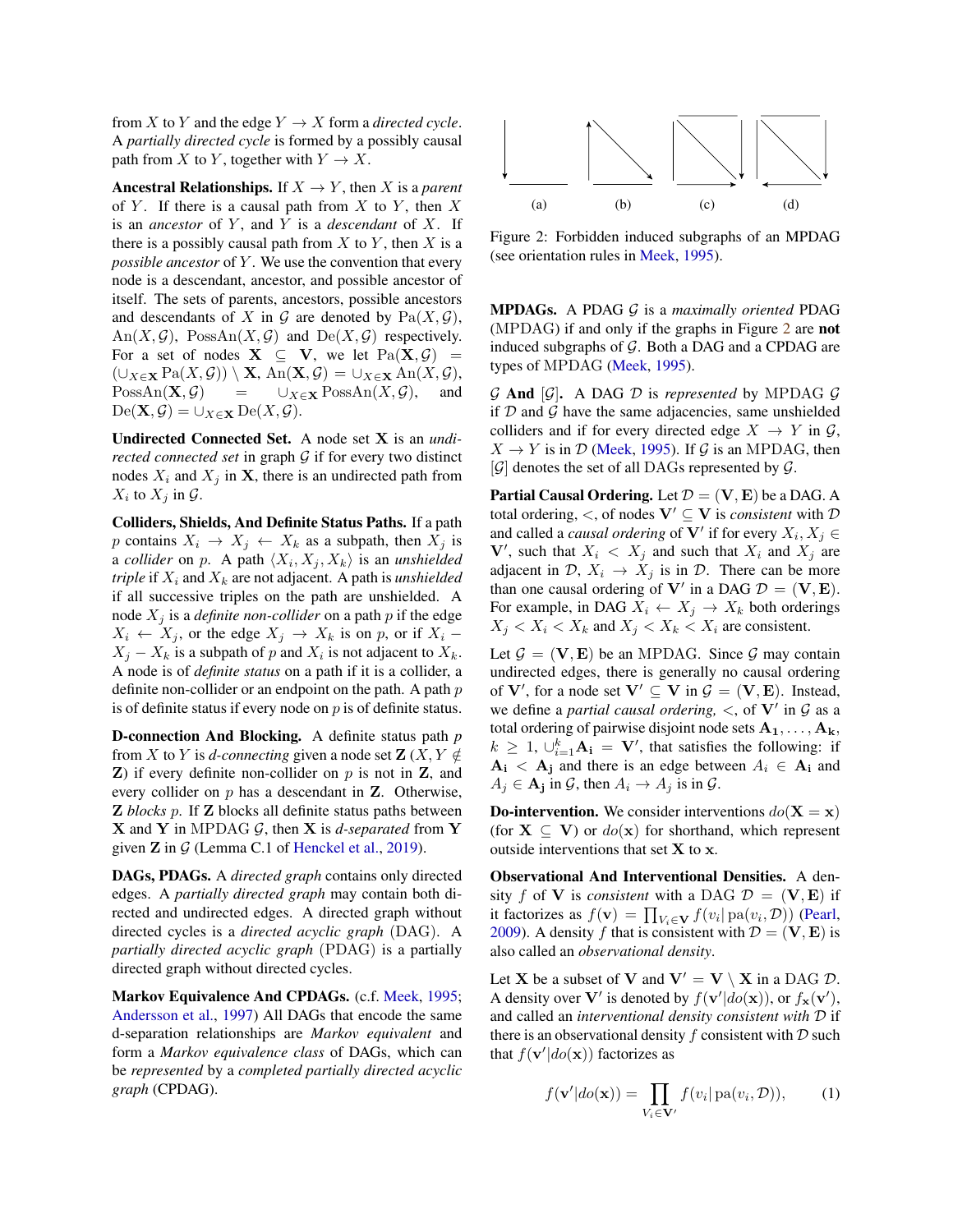for values  $pa(v_i, D)$  of  $Pa(V_i, D)$  that are in agreement with x. If  $X = \emptyset$ , we define  $f(\mathbf{v}|do(\emptyset)) = f(\mathbf{v})$ . Equation [\(1\)](#page-2-1) is known as the truncated factorization formula [\(Pearl,](#page-9-1) [2009\)](#page-9-1), manipulated density formula [\(Spirtes](#page-9-5) [et al.,](#page-9-5) [2000\)](#page-9-5) or the g-formula [\(Robins,](#page-9-0) [1986\)](#page-9-0). A density f of V is consistent with an MPDAG  $\mathcal{G} = (\mathbf{V}, \mathbf{E})$  if f is consistent with a DAG in  $[\mathcal{G}]$ .

A density  $f(\mathbf{v}'|do(\mathbf{x}))$  of  $\mathbf{V}' \subset \mathbf{V}$ ,  $\mathbf{X} = \mathbf{V} \setminus \mathbf{V}'$  is an *interventional density* consistent with an MPDAG  $\mathcal{G} = (\mathbf{V}, \mathbf{E})$  if it is an interventional density consistent with a DAG in [G]. Let  $Y \subset V'$ , and let  $f(v'|do(x))$ be an interventional density consistent with an MPDAG  $G = (V, E)$  for some  $X \subset V$ ,  $V' = V \setminus X$ , then  $f(\mathbf{y}|do(\mathbf{x}))$  denotes the marginal density of Y calculated from  $f(\mathbf{v}'|do(\mathbf{x}))$ .

Probabilistic Implications Of D-separation. Let  $f$  be any density over V consistent with an MPDAG  $G =$  $(V, E)$  and let  $X, Y$ , and  $Z$  be pairwise disjoint node sets in V. If X and Y are d-separated given Z in  $\mathcal{G}$ , then  $X$  and  $Y$  are conditionally independent given  $Z$  in the observational probability density f consistent with  $D$ [\(Lauritzen et al.,](#page-8-12) [1990;](#page-8-12) [Pearl,](#page-9-1) [2009\)](#page-9-1).

# 3 RESULTS

The causal effect of a set of treatments  $X$  on a set of responses  $Y$  is a function of the interventional density  $f(\mathbf{y}|do(\mathbf{x}))$ . For example, under the assumption of a Bernoulli distributed treatment variable  $X$ , the causal effect of X on a singleton response Y may be defined as the difference in expectation of Y under  $do(X = 1)$  and  $do(X = 0)$ , that is,  $E[Y|do(X = 1)] - E[Y|do(X = 0)]$ (Chapter 1 in Hernán and Robins, [2020\)](#page-8-13).

We consider a causal effect to be identifiable in an MPDAG  $\mathcal G$  if the interventional density of the response can be uniquely computed from  $\mathcal{G}$ . A precise definition is given in Definition [3.1.](#page-3-0) Definition [3.1](#page-3-0) is analogous to the Definition 3 of [Galles and Pearl](#page-8-0) [\(1995\)](#page-8-0) and Definition 1 of [Jaber et al.](#page-8-9) [\(2019\)](#page-8-9).

<span id="page-3-0"></span>Definition 3.1 (Identifiability of Causal Effects). *Let* **X** and **Y** be disjoint node sets in an MPDAG  $\mathcal{G}$  = (V, E)*. The causal effect of* X *on* Y *is identifiable in*  $\mathcal G$  if  $f(\mathbf y|do(\mathbf x))$  is uniquely computable from any obser*vational density consistent with* G*.*

*Hence, there are no two DAGs*  $\mathcal{D}^1$ ,  $\mathcal{D}^2$  *in*  $\lbrack \mathcal{G} \rbrack$  *such that* 

- 1.  $f_1(\mathbf{v}) = f_2(\mathbf{v}) = f(\mathbf{v})$ , where f is an observa*tional density consistent with* G*, and*
- <span id="page-3-4"></span>2.  $f_1(\mathbf{y}|do(\mathbf{x})) \neq f_2(\mathbf{y}|do(\mathbf{x}))$ *, where*  $f_1(\cdot|do(\mathbf{x}))$ and  $f_2(\cdot|do(\mathbf{x}))$  are interventional densities consis*tent with*  $\mathcal{D}^1$  *and*  $\mathcal{D}^2$  *respectively.*

<span id="page-3-2"></span>

Figure 3: (a) MPDAG  $C$ , (b) MPDAG  $G$ .

## 3.1 A NECESSARY CONDITION FOR IDENTIFICATION

Proposition [3.2](#page-3-1) presents a necessary condition for the identifiability of causal effects in MPDAGs. This necessary condition is referred to as amenability by Perković [et al.](#page-9-9) [\(2015,](#page-9-9) [2017\)](#page-9-2).

<span id="page-3-1"></span>Proposition 3.2. *Let* X *and* Y *be disjoint node sets in an* MPDAG  $G = (\mathbf{V}, \mathbf{E})$ *. If there is a proper possibly causal path from* X *to* Y *that starts with an undirected edge in* G*, then the causal effect of* X *on* Y *is not identifiable in* G*.*

Consider MPDAG  $\mathcal C$  in Figure [3a.](#page-3-2) Since  $X - Y$  is in  $C$ , by Proposition [3.2,](#page-3-1) the causal effect of X on Y is not identifiable in  $C$ . This is intuitively clear since both  $X \to Y$  and  $X \leftarrow Y$  are DAGs represented by C. The DAG  $X \leftarrow Y$  implies that there is no causal effect of X on Y. Conversely, the DAG  $X \to Y$  implies that there is a causal effect of X on Y.

The condition in Proposition [3.2](#page-3-1) is somewhat less intuitive for non-singleton **X**. Consider MPDAG  $\mathcal{G}$  in Fig-ure [3b](#page-3-2) and let  $X = \{X_1, X_2\}$  and  $Y = \{Y\}$ . The path  $X_1 - X_2 \rightarrow Y$  in G is a possibly causal path from  $X_1$  to Y that starts with an undirected edge. However,  $X_1 - X_2 \rightarrow Y$  is not a proper possibly causal path from  $X$  to Y, since it contains  $X_2$  and  $X_1$ . Hence, the causal effect of **X** on *Y* may still be identifiable in  $\mathcal{G}$ .

### 3.2 PARTIAL CAUSAL ORDERING IN MPDAGS

For the proof of our main result, it is necessary to determine a partial causal ordering for a set of nodes in an MPDAG. In order to compute a partial causal ordering of nodes in an MPDAG, we first define a bucket.

<span id="page-3-3"></span>Definition 3.3 (Bucket). *Let* D *be a node set in an* MPDAG  $\mathcal{G} = (\mathbf{V}, \mathbf{E})$ . If **B** is a maximal undirected *connected subset of*  $D$  *in*  $G$ *, we call*  $B$  *a bucket in*  $D$ *.* 

Definition [3.3](#page-3-3) is similar to the definition of a bucket of [Jaber et al.](#page-8-14) [\(2018a\)](#page-8-14). One difference is that Definition [3.3](#page-3-3) allows for directed edges between the nodes within the same bucket, whereas the definition of [Jaber et al.](#page-8-14) [\(2018a\)](#page-8-14) does not. For instance,  $\{X, V_1, Y_1\}$  is a bucket in V in MPDAG  $\mathcal{G} = (\mathbf{V}, \mathbf{E})$  in Figure [4\(](#page-4-0)a). Note that since we require a bucket to be a maximal undirected connected set,  $\{X, V_1\}$  is not a bucket in V.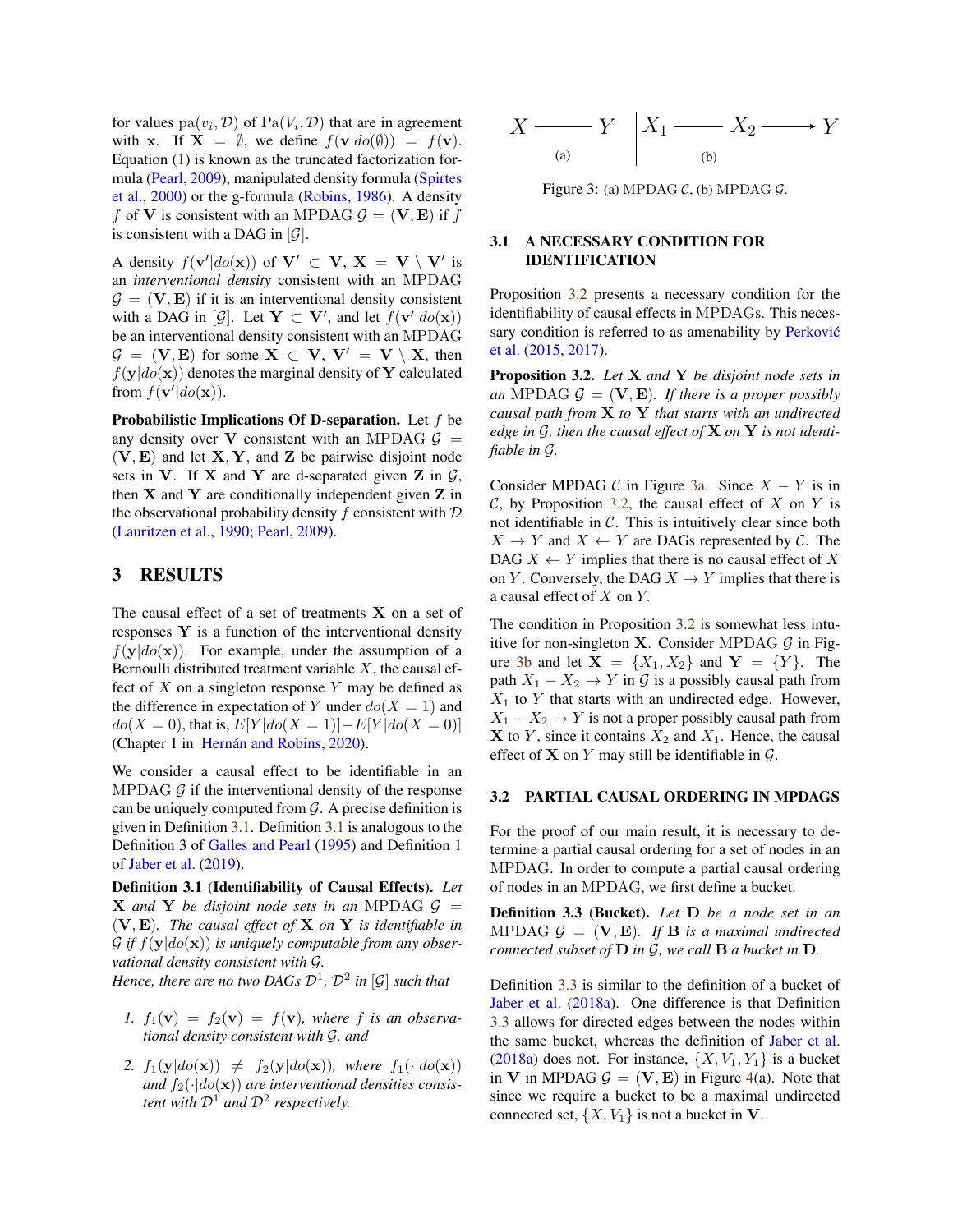<span id="page-4-0"></span>

Figure 4: (a) MPDAG  $G$ , (b) DAGs represented by  $G$ .

Definition [3.3](#page-3-3) can be used to induce a unique partition of any node set **D** in an MPDAG  $G = (\mathbf{V}, \mathbf{E}), \mathbf{D} \subseteq \mathbf{V}$ . We refer to this partition as *the bucket decomposition* in the corollary of Definition [3.3](#page-3-3) below.

Corollary 3.4 (Bucket Decomposition). *Let* D *be a node set in an* MPDAG  $G = (\mathbf{V}, \mathbf{E})$ *. Then there is a unique partition of* **D** *into*  $B_1, \ldots, B_k$ ,  $k \geq 1$  *in G induced by Definition [3.3.](#page-3-3) That is*

- $\mathbf{D} = \cup_{i=1}^k \mathbf{B_i}$ *, and*
- $\mathbf{B_i} \cap \mathbf{B_j} = \emptyset$ ,  $i, j \in \{1, \ldots, k\}$ ,  $i \neq j$ , and
- $\mathbf{B_i}$  *is a bucket in*  $\mathbf{D}$  *for each*  $i \in \{1, \ldots, k\}$ *.*

Consider MPDAG  $\mathcal{G} = (\mathbf{V}, \mathbf{E})$  in Figure [4a.](#page-4-0) In order to find the bucket decomposition of  $V$  in  $G$ , let us consider the undirected subgraph  $\mathcal{G}_{undir}$  of  $\mathcal{G}$ . The only path in  $\mathcal{G}_{undir}$  is  $Y_1 - V_1 - X$ . Hence, the bucket decomposition of **V** is  $\{\{X, V_1, Y_1\}, \{Y_2\}\}.$ 

Consider DAGs in Figure [4b,](#page-4-0) which are all DAGs represented by  $\mathcal G$  in Figure [4a.](#page-4-0) Some total orderings of V that are consistent with DAGs in Figure [4b](#page-4-0) are:  $V_1 < Y_1$  $X < Y_2, Y_1 < Y_1 < X < Y_2$ , and  $Y_1 < X < Y_1 < Y_2$ , from left to right respectively. These three orderings are consistent with the following partial causal ordering  $\{X, V_1, Y_1\} < Y_2$ , which is a total ordering of the buckets in the bucket decomposition of V. This motivates Algorithm [1.](#page-4-1)

Algorithm [1](#page-4-1) outputs an ordered bucket decomposition of a set of nodes  $D$  in an MPDAG  $G$ . The proof that Algorithm [1](#page-4-1) will always complete is given in Lemma [C.1](#page-0-1) in the Supplement. Next, we prove that the ordered list of buckets output by Algorithm [1](#page-4-1) is a partial causal ordering of  $D$  in  $G$  (Lemma [3.5\)](#page-4-2). Algorithm [1](#page-4-1) and Lemma [3.5](#page-4-2) are similar to the PTO algorithm and Lemma 1 of [Jaber](#page-8-15) [et al.](#page-8-15) [\(2018b\)](#page-8-15).

<span id="page-4-2"></span>**Lemma 3.5.** *Let*  $D$  *be a node set in an* MPDAG  $G =$  $(V, E)$  *and let*  $(B_1, \ldots, B_k)$ *,*  $k \geq 1$ *, be the output of*  $PCO(D, \mathcal{G})$ *. Then for each*  $i, j \in \{1, \ldots k\}$ *,*  $\mathbf{B_i}$  and  $\mathbf{B_i}$ *are buckets in*  $D$  *and if*  $i < j$ *, then*  $B_i < B_j$  *in G*.

Consider MPDAG  $G = (\mathbf{V}, \mathbf{E})$  in Figure [4a](#page-4-0) and let

Algorithm 1: Partial causal ordering (PCO)

- **input** : Node set **D** in MPDAG  $G = (\mathbf{V}, \mathbf{E})$ . **output** : An ordered list  $\mathbf{B}=(\mathbf{B_1}, \ldots, \mathbf{B_k}), k \geq 1$ , of the bucket decomposition of  $D$  in  $G$ .
- <sup>1</sup> Let ConComp be the bucket decomposition of V in  $\mathcal{G}$ ;
- <sup>2</sup> Let B be an empty list;
- 3 while  $ConComp \neq \emptyset$  do
- 4 Let  $C \in ConComp;$
- $\overline{\phantom{a}}$  Let  $\overline{\mathbf{C}}$  be the set of nodes in ConComp that are not in C;
- 6 if all edges between C and  $\overline{C}$  are into C in G then Remove C from ConComp;
- $\mathbf{s}$  | Let  $\mathbf{B}_* = \mathbf{C} \cap \mathbf{D}$ ;
	- if  $B_* \neq \emptyset$  then
- $_{10}$  | | Add  $\mathbf{B}_{*}$  to the beginning of **B**;
- $11$  end
- $12$  end
- <sup>13</sup> end
- <span id="page-4-1"></span><sup>14</sup> return B;

 $D = \{X, Y_1, Y_2\}$ . We now explain how the output of  $PCO(D, \mathcal{G})$  is obtained.

In line 2, the bucket decomposition of  $V$  is obtained, **ConComp** = { $\{X, Y_1, V_1\}, \{Y_2\}$ } (as noted above). In line 2, B is initialized as an empty list.

Let  $C = \{X, Y_1, V_1\}$  (line 4). Then  $\overline{C} = \{Y_2\}$  (line 5). Since  $X \to Y_2$  and  $Y_1 \to Y_2$  are in  $\mathcal{G}, \mathbf{C}$  does not satisfy the condition in line 6 and hence,  $\{X, Y_1, V_1\}$  cannot be removed from ConComp at this time.

Next,  $C = \{Y_2\}$  (line 4) and  $\overline{C} = \{X, Y_1, V_1\}$  (line 5). Since all edges between  ${Y_2}$  and  ${X, Y_1, V_1}$  in G are into  ${Y_2}$ , Algorithm [1](#page-4-1) removes  ${Y_2}$  from ConComp in line 7. Since  $\mathbf{B}_{*} = \mathbf{C} \cap \mathbf{D} = \{Y_2\}$  (line 8), Algorithm [1](#page-4-1) adds  ${Y_2}$  to the beginning of list **B** (line 10).

Now,  $C = \{X, Y_1, V_1\}$  (line 4) and  $\overline{C} = \emptyset$  (line 5). Hence, C satisfies condition in line 6 and C is removed from ConComp (line 7). Then  $B_* = C \cap D =$  $\{X, Y_1\}$  (line 8), and  $\mathbf{B} = (\{X, Y_1\}, \{Y_2\})$  (line 10). Since ConComp is empty, Algorithm [1](#page-4-1) outputs B.

#### 3.3 CAUSAL IDENTIFICATION FORMULA

We present our main result which we refer to as the causal identification formula in Theorem [3.6.](#page-5-0) Theorem [3.6](#page-5-0) establishes that the condition from Proposition [3.2](#page-3-1) is not only necessary, but also sufficient for the identification of causal effects in MPDAGs.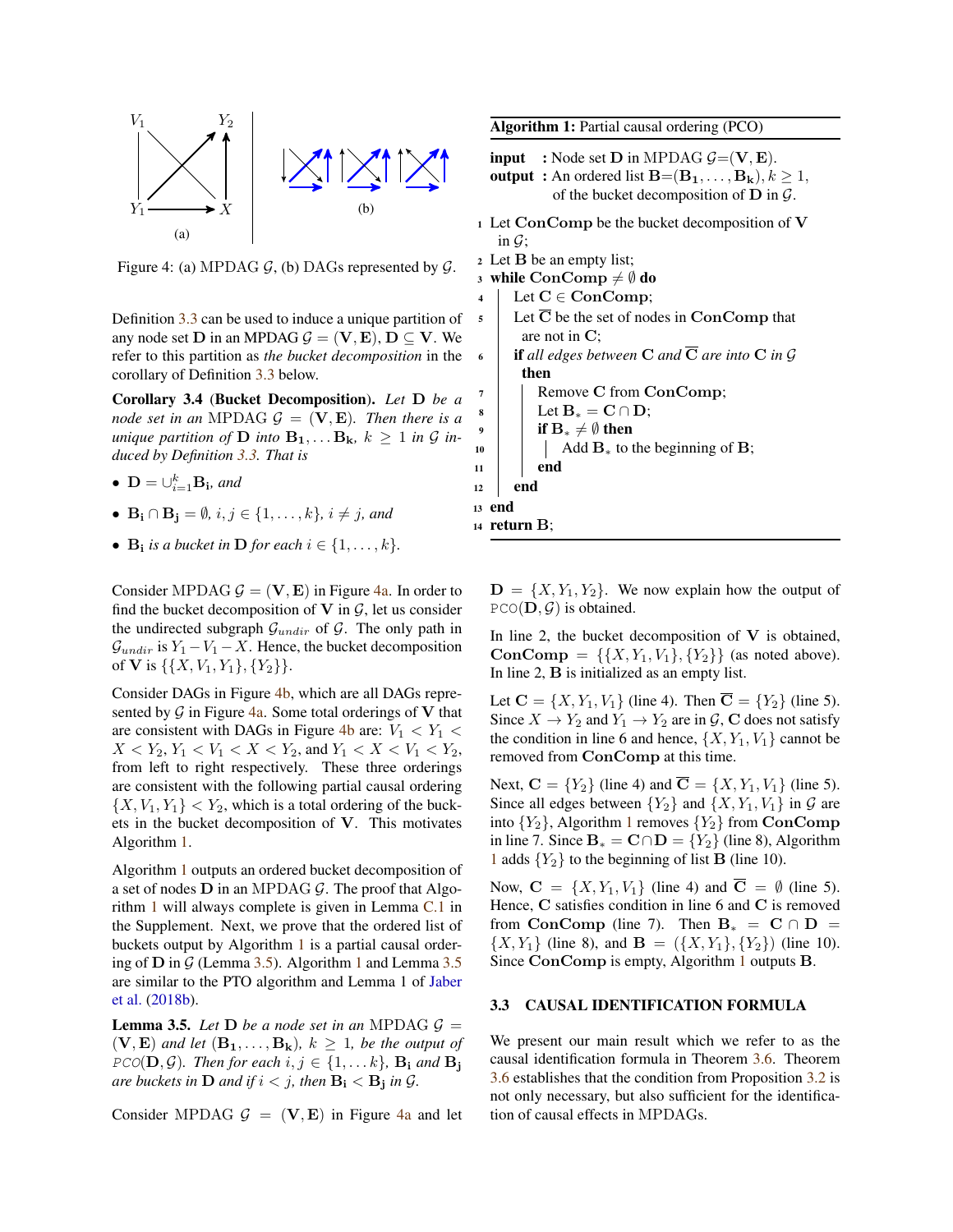<span id="page-5-0"></span>Theorem 3.6 (Causal identification formula). *Let* X *and* **Y** *be disjoint node sets in an* MPDAG  $G = (\mathbf{V}, \mathbf{E})$ *. If there is no proper possibly causal path from* X *to* Y *in* G *that starts with an undirected edge, then for any observational density* f *consistent with* G *we have*

$$
f(\mathbf{y}|do(\mathbf{x})) = \int \prod_{i=1}^{k} f(\mathbf{b_i} | pa(\mathbf{b_i}, \mathcal{G})) d\mathbf{b}, \qquad (2)
$$

for values  $\text{pa}(\mathbf{b_i}, \mathcal{G})$  of  $\text{Pa}(\mathbf{b_i}, \mathcal{G})$  that are in agreement *with* **x**, where  $(\mathbf{B}_1, \ldots, \mathbf{B}_k) = \text{PCO}(\text{An}(\mathbf{Y}, \mathcal{G}_{\mathbf{V} \setminus \mathbf{X}}), \mathcal{G})$ *and*  $\mathbf{B} = \text{An}(\mathbf{Y}, \mathcal{G}_{\mathbf{V}\setminus\mathbf{X}}) \setminus \mathbf{Y}$ .

For a DAG  $\mathcal{D} = (\mathbf{V}, \mathbf{E})$ , it is well known that in order to identify a causal effect of  $X$  on  $Y$  in  $D$  it is enough to consider the set of ancestors of Y, that is  $An(Y, \mathcal{D})$  (see Theorem 4 of [Tian and Pearl,](#page-9-18) [2002\)](#page-9-18). The causal identification formula refines this notion by using a subset of ancestors of Y to identify the causal effect of X on Y in an MPDAG  $G$ . The variables that appear on the right hand side of equation [\(2\)](#page-5-2) are in  $An(Y, \mathcal{G}_{V \setminus X})$ , or in X, for those **X** that have a proper causal path to **Y** in  $\mathcal{G}$ .

The causal identification formula is a generalization of the g-formula of [Robins](#page-9-0) [\(1986\)](#page-9-0), the truncated factorization formula of [Pearl](#page-9-1) [\(2009\)](#page-9-1), or the manipulated density formula of [Spirtes et al.](#page-9-5) [\(2000\)](#page-9-5) to the case of MPDAGs. To further exhibit this connection, we include the following corollary.

<span id="page-5-1"></span>Corollary 3.7 (Factorization and truncated factorization formula in MPDAGs). *Let* X *be a node set in an* MPDAG  $G = (\mathbf{V}, \mathbf{E})$  *and let*  $\mathbf{V}' = \mathbf{V} \setminus \mathbf{X}$ *. Furthermore, let*  $(V_1, \ldots, V_k)$  *be the output of*  $PCO(V, \mathcal{G})$ *. Then for any observational density* f *consistent with* G *we have*

<span id="page-5-5"></span>
$$
I. f(\mathbf{v}) = \prod_{\mathbf{V_i} \subseteq \mathbf{V}} f(\mathbf{v_i} | \operatorname{pa}(\mathbf{v_i}, \mathcal{G})),
$$

<span id="page-5-6"></span>*2. If there is no pair of nodes*  $V \in V'$  *and*  $X \in X$ *such that*  $X - V$  *is in G, then* 

$$
f(\mathbf{v}'|do(\mathbf{x})) = \prod_{\mathbf{V_i} \subseteq \mathbf{V'}} f(\mathbf{v_i} | pa(\mathbf{v_i}, \mathcal{G})),
$$

for values  $\text{pa}(\mathbf{v_i}, \mathcal{G})$  of  $\text{Pa}(\mathbf{v_i}, \mathcal{G})$  that are in agree*ment with* x*.*

Whenever  $f(\mathbf{v}'|do(\mathbf{x}))$  is identifiable in MPDAG  $\mathcal{G}$  =  $(V, E)$ , we can also identify  $f(y|do(x))$  as

$$
f(\mathbf{y}|do(\mathbf{x})) = \int f(\mathbf{v}'|do(\mathbf{x}))d\overline{\mathbf{v}'},
$$

where **X** and **Y** are disjoint subsets of **V**,  $V' = V \setminus X$ , and  $\overline{V'} = V \setminus \{X \cup Y\}$ . Since the necessary condition for identifying  $f(\mathbf{v}'|do(\mathbf{x}))$  (Corollary [3.7\)](#page-5-1) is generally stronger than the necessary condition for identifying

<span id="page-5-4"></span><span id="page-5-2"></span>

Figure 5: (a) MPDAG  $G$ , (b) DAG  $D$ .

 $f(\mathbf{y}|do(\mathbf{x}))$  there are cases when  $f(\mathbf{y}|do(\mathbf{x}))$  is identifiable and  $f(\mathbf{v}'|do(\mathbf{x}))$  is not identifiable. One such case is explored in Example [3.8.](#page-5-3)

### 3.4 EXAMPLES

<span id="page-5-3"></span>Example 3.8. *In this example, the causal effect of* X *on* **Y** is identifiable in an MPDAG  $\mathcal{G} = (\mathbf{V}, \mathbf{E})$ , but the *effect of* **X** *on*  $V' = V \setminus X$  *is not identifiable in G.* 

*Consider* MPDAG G *in Figure [4a](#page-4-0) and let* f *be an observational density consistent with*  $G$ *. Let*  $X = \{X\}$  *and*  $\mathbf{Y} = \{Y_1, Y_2\}$ . Note that path  $X - V_1 - Y_1$  while proper *is not possibly causal from*  $X$  *to*  $Y_1$  *in*  $G$  *due to edge*  $Y_1 \rightarrow X$ *. The only possibly causal path from* X *to* Y *in*  $G$  *is*  $X \rightarrow Y_2$ *. Hence, by Theorem [3.6,](#page-5-0) the causal effect of* X *on* Y *is identifiable in* G*.*

*To use the causal identification formula we first determine that*  $\text{An}(\{Y_1, Y_2\}, \mathcal{G}_{\mathbf{V}\setminus \{X\}}) = \{Y_1, Y_2\}$ , the *bucket decomposition of*  ${Y_1, Y_2}$  *is*  ${Y_1, Y_2}$ *,*  ${Y_2}$ *, and*  $PCO(\{Y_1, Y_2\}, \mathcal{G}) = (\{Y_1\}, \{Y_2\})$ . Next,  $Pa(Y_1, \mathcal{G}) =$  $\emptyset$ *, and*  $\text{Pa}(Y_2, \mathcal{G}) = \{X, Y_1\}$ *. Hence, by Theorem [3.6,](#page-5-0)*  $f(y_1, y_2|do(x)) = f(y_2|x, y_1)f(y_1).$ 

*Now, let*  $V' = V \setminus \{X\}$ *. Since*  $X - V_1$  *is in G, by Corollary* [3.7,](#page-5-1)  $f(\mathbf{v}'|do(\mathbf{x}))$  *is not identifiable in G.* 

Example 3.9. *In this example, both the causal effect of* X on Y and the causal effect of X on  $V' = V \setminus \{X\}$ *are identifiable in an* MPDAG  $\mathcal{G} = (\mathbf{V}, \mathbf{E})$ *.* 

*Consider* MPDAG G *in Figure [5a](#page-5-4) and let* f *be an observational density consistent with* G*. The only possibly causal path from* X *to* Y *in* G *is*  $X \rightarrow Y$ *. Hence, the causal effect of* X *on* Y *is identifiable in* G*.*

*In fact, there are no undirected edges connected to* X*, so the causal effect of* X *on*  $V'$ ,  $V' = \{V_1, V_2, V_3, Y\}$  *is also identifiable in* G*. Thus, we can obtain the truncated factorization formula with respect to* X *in* G*.*

*We will first determine the causal identification formula for* f(y|do(x)) *in* G*. We first identify that*  $\text{An}(Y, \mathcal{G}_{\mathbf{V}\setminus \{X\}}) = \{V_1, V_2, Y\}.$  The bucket de-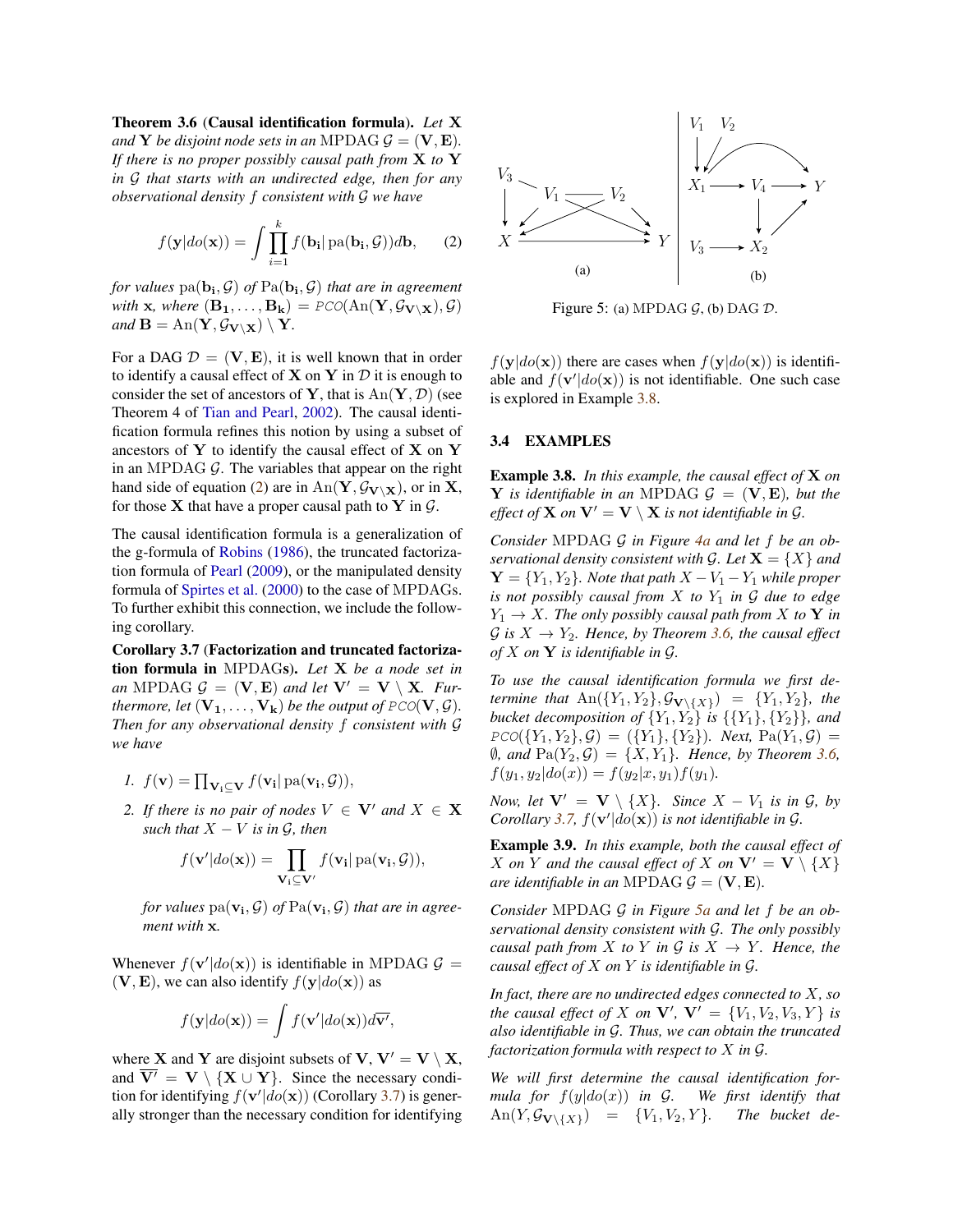*composition of*  ${V_1, V_2, Y}$  *is*  ${V_1, V_2}, {Y}$  *and*  $PCO({V_1, V_2, Y}, \mathcal{G})$  *is*  $({V_1, V_2}, {Y})$ *. Furthermore,*  $Pa({V_1, V_2}, G) = \emptyset$ ,  $Pa(Y, G) = {X, V_1, V_2}.$ *Hence, by Theorem [3.6,](#page-5-0) the causal identification formula for*  $f(y|do(x))$  *in*  $G$  *is*  $f(y|do(x))$  $\int f(y|x, v_1, v_2)f(v_1, v_2)dv_1dv_2.$ 

*To use Corollary [3.7,](#page-5-1) first note that the output of*  $PCO(V, \mathcal{G})$  is  $({V_1, V_2, V_3}, {X, Y}$ *dered bucket decoposition of*  $V'$  *is*  $({V_1, V_2, V_3}, {Y})$ *. Further,*  $Pa({V_1, V_2, V_3}, G) = \emptyset$ *. Then,*  $f({\bf v}' | do(x)) =$  $f(y|x, v_1, v_2)f(v_1, v_2, v_3).$ 

<span id="page-6-5"></span>Example 3.10. *This example shows how the causal identification formula can be used to estimate the causal effect of* X *on* Y *in an* MPDAG G *under the assumption that the observational density* f *consistent with* G *is multivariate Gaussian.*

*Consider DAG* D *in Figure [5b](#page-5-4) and let* f *be an observational density consistent with* D*. Further, let*  $X = \{X_1, X_2\}$  *and*  $Y = \{Y\}$ *. Then*  $An(Y, \mathcal{D}_{\mathbf{V}\setminus\mathbf{X}}) = \{Y, V_4\}$ , the bucket decomposition *of*  $\{Y, V_4\}$  *is*  $\{\{V_4\}, \{Y\}\}\$ *, and*  $PCO(\{Y, V_4\}, \mathcal{D}) =$  $({V_4}, {Y})$  *in*  $D$ .

*Since*  $Pa(V_4, \mathcal{D}) = \{X_1\}$ *, and*  $Pa(Y, \mathcal{D})$ {X1, X2, V4}*, by Theorem [3.6,](#page-5-0)*

$$
f(y|do(x_1, x_2)) = \int f(y|x_1, x_2, v_4) f(v_4|x_1) dv_4.
$$

*Suppose that the density* f *consistent with* D *is multivariate Gaussian. The causal effect of* X *on* Y *can then be defined as the vector*

$$
\left(\frac{\partial E[Y|do(x_1, x_2)]}{\partial x_1}, \frac{\partial E[Y|do(x_1, x_2)]}{\partial x_2}\right)^T,
$$

*[\(Nandy et al.,](#page-8-16) [2017\)](#page-8-16). Hence, consider*  $E[Y|do(x_1, x_2)]$ *,* 

$$
E[Y|do(x_1, x_2)] = \int yf(y|do(x_1, x_2))dy
$$
  
= 
$$
\int \int yf(y|x_1, x_2, v_4) f(v_4|x_1)dv_4dy
$$
  
= 
$$
\int E[Y|x_1, x_2, v_4] f(v_4|x_1)dv_4
$$
  
= 
$$
\alpha x_1 + \beta x_2 + \gamma \int v_4 f(v_4|x_1)dv_4
$$
  
= 
$$
\beta x_2 + x_1(\alpha + \gamma \delta),
$$

*where*  $E[Y|x_1, x_2, v_4] = \alpha x_1 + \beta x_2 + \gamma v_4$  *and*  $E[V_4|x_1] = \delta x_1$  *(Theorem 3.2.4 of [Mardia et al.,](#page-8-17) [1980,](#page-8-17) see Theorem [A.2](#page-0-1) in the Supplement).*

*The causal effect of* **X** *on* **Y** *is equal to*  $(\alpha + \gamma \delta, \beta)$ *. Consistent estimators for*  $\alpha$ ,  $\beta$ , and  $\gamma$  *are the least-squares estimators of the respective coefficients of*  $X_1$ ,  $X_2$ *, and*   $V_4$  *in the regression of* Y *on*  $X_1$ ,  $X_2$ *, and*  $V_4$ *. Analogously, the consistent estimator for* δ *is the least-squares coefficient of*  $X_1$  *in the regression of*  $V_4$  *on*  $X_1$ *.* 

# <span id="page-6-0"></span>3.5 PROOF OF THEOREM [3.6](#page-5-0)

The proof of Theorem [3.6](#page-5-0) relies on Lemma [D.1](#page-0-1) in the Supplement. Lemma [D.1](#page-0-1) is proven through use of docalculus [\(Pearl,](#page-9-1) [2009\)](#page-9-1) and basic probability calculus.

The proofs of Theorem [3.6](#page-5-0) and Lemma [D.1](#page-0-1) do not require intervening on additional variables in  $G$ . This fact alleviates any concerns of whether such additional interventions are reasonable to assume as possible (see e.g. [VanderWeele and Robinson,](#page-9-17) [2014;](#page-9-17) [Kohler-Hausmann,](#page-8-8) [2018\)](#page-8-8).

**Proof of Theorem [3.6.](#page-5-0)** For  $i \in \{2, ..., k\}$ , let  $P_i$  =  $(\cup_{j=1}^{i-1} \mathbf{B_i}) \cap \text{Pa}(\mathbf{B_i}, \mathcal{G})$ . For  $i \in \{1, \ldots, k\}$ , let  $\mathbf{X_{p_i}} =$  $\mathbf{X} \cap \text{Pa}(\mathbf{B_i}, \mathcal{G}).$ 

Then

$$
f(\mathbf{y}|do(\mathbf{x})) = \int f(\mathbf{b}, \mathbf{y}|do(\mathbf{x}))d\mathbf{b}
$$

$$
= \int f(\mathbf{b}_1|do(\mathbf{x})) \prod_{i=2}^{k} f(\mathbf{b}_i|\mathbf{b}_{i-1}, \dots, \mathbf{b}_1, do(\mathbf{x}))d\mathbf{b}
$$

<span id="page-6-2"></span>
$$
= \int f(\mathbf{b}_1|do(\mathbf{x})) \prod_{i=2}^{k} f(\mathbf{b}_i|\mathbf{p_i}, do(\mathbf{x})) d\mathbf{b}
$$
 (3)

<span id="page-6-3"></span>
$$
= \int f(\mathbf{b_1}|do(\mathbf{x_{p_1}})) \prod_{i=2}^k f(\mathbf{b_i}|\mathbf{p_i}, do(\mathbf{x_{p_i}})) d\mathbf{b} \qquad (4)
$$

<span id="page-6-4"></span>
$$
= \int \prod_{i=1}^{k} f(\mathbf{b}_i|pa(\mathbf{b}_i, \mathcal{G}))d\mathbf{b},
$$
 (5)

The first two equalities follow from the law of total probability and the chain rule. Equations  $(3)$ ,  $(4)$ , and  $(5)$  follow by applying results  $(ii)$ ,  $(iii)$ , and  $(iv)$  in Lemma [D.1](#page-0-1) in the Supplement.

### <span id="page-6-1"></span>4 COMPARISON TO ADJUSTMENT

The current state-of-the-art method for identifying causal effects in MPDAGs is the generalized adjustment crite-rion of Perković et al. [\(2017\)](#page-9-2) stated in Theorem [4.1.](#page-7-1)

Theorem 4.1 (Adjustment set, Generalized adjust-ment criterion; Perković et al., [2017\)](#page-9-2). *Let* X, Y and **Z** be pairwise disjoint node sets in an MPDAG  $\mathcal{G}$  = (V, E)*. Let* f *be any observational density consistent with* G*.*

*Then* Z *is an adjustment set relative to* (X, Y) *in* G *and*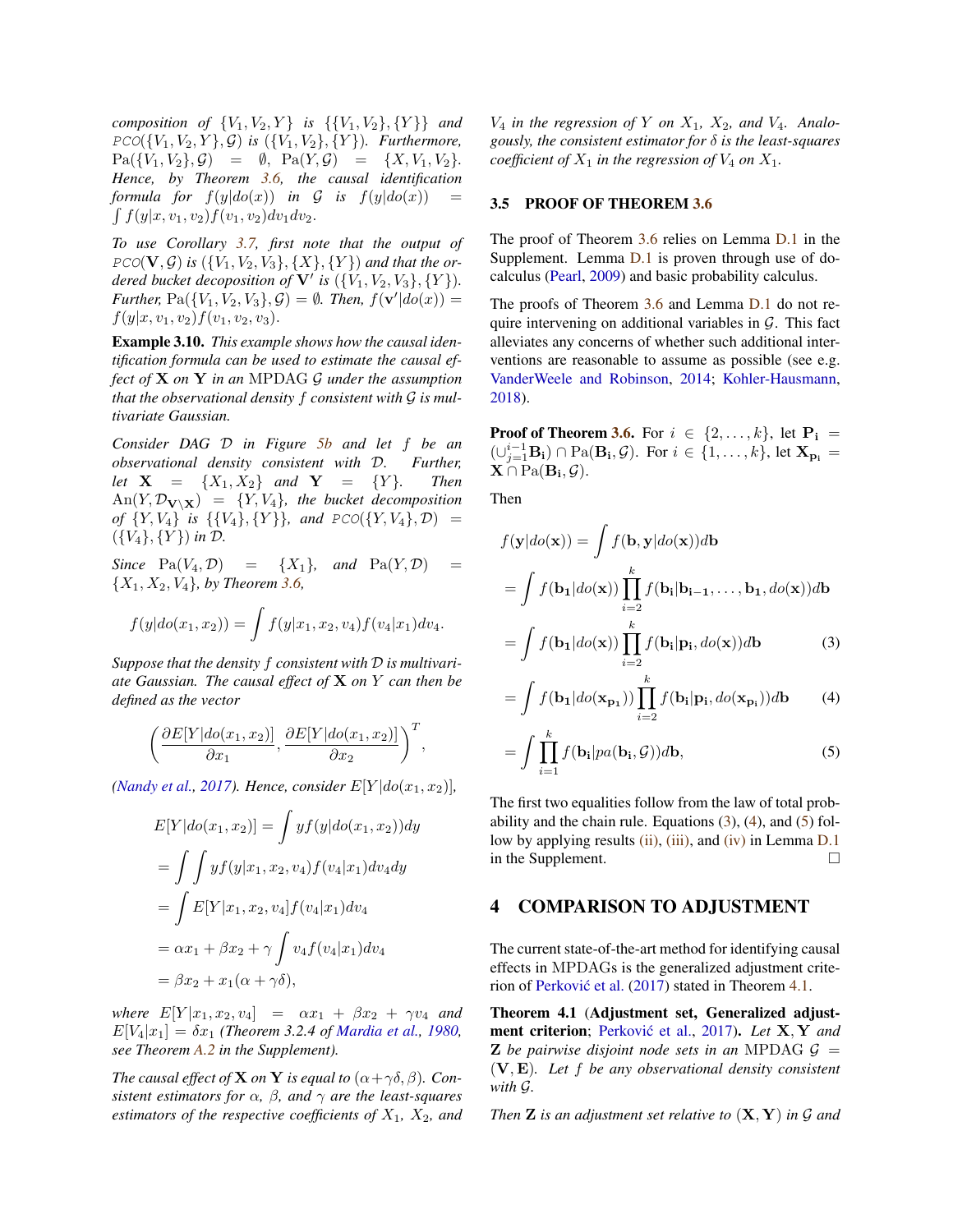*we have*

$$
f(\mathbf{y}|do(\mathbf{x})) = \begin{cases} \int f(\mathbf{y}|\mathbf{x}, \mathbf{z}) f(\mathbf{z}) d\mathbf{z} & , \text{ if } \mathbf{Z} \neq \emptyset, \\ f(\mathbf{y}|\mathbf{x}) & , \text{ otherwise.} \end{cases}
$$

*if and only if the following conditions are satisfied:*

- *1. There is no proper possibly causal path from* X *to* Y *that starts with an undirected edge in* G*.*
- 2.  $\mathbf{Z} \cap \text{Forb}(\mathbf{X}, \mathbf{Y}, \mathcal{G}) = \emptyset$ *, where* 
	- $\text{Forb}(\mathbf{X}, \mathbf{Y}, \mathcal{G}) = \{W' \in \mathbf{V} : W' \in \text{PossDe}(W, \mathcal{G}),\}$ *for some*  $W \notin \mathbf{X}$  *which lies on a proper possibly causal path from*  $X$  *to*  $Y$  *in*  $\mathcal{G}$ .
- <span id="page-7-1"></span>*3. All proper non-causal definite status paths from* X *to* Y *are blocked by* Z *in* G*.*

The generalized adjustment criterion is sufficient for identifying causal effects in an MPDAG, but it is not necessary. However, when  $X$  and  $Y$  are singleton sets, the generalized adjustment criterion identifies all nonzero causal effects of  $X$  on  $Y$  in an MPDAG  $G$ . This is shown in the following proposition.

<span id="page-7-0"></span>Proposition 4.2. *Let* X *and* Y *be distinct nodes in an* MPDAG  $\mathcal{G} = (\mathbf{V}, \mathbf{E})$ *. If*  $Y \notin \text{Pa}(X, \mathcal{G})$ *, then the causal effect of* X *on* Y *is identifiable in* G *if and only if there is an adjustment set relative to*  $(X, Y)$  *in G.* 

*Furthermore, if*  $Y \notin \text{Pa}(X, \mathcal{G})$ *, then*  $\text{Pa}(X, \mathcal{G})$  *is an adjustment set relative to* (X, Y ) *in* G *whenever one such set exists.*

If  $Y \in Pa(X, \mathcal{G})$ , then due to the acyclicity of  $\mathcal{G}$ , there is no causal path from  $X$  to  $Y$  in  $G$  and therefore no causal effect of  $X$  on  $Y$  (see Lemma [E.1](#page-0-1) in the Supplement). Hence, by Proposition [4.2,](#page-7-0) the generalized adjustment criterion is "almost" complete for the identification of causal effects of variable  $X$  on a response  $Y$  in MPDAGs.

If **X**, or **Y** are non-singleton sets in  $\mathcal{G}$ , however, the generalized adjustment criterion will fail to identify some non-zero causal effects of  $X$  on  $Y$ . We discuss this further in the two examples below.

Example 4.3. *Consider* MPDAG G *in Figure [4a](#page-4-0) and let*  $X = \{X\}$ *, and*  $Y = \{Y_1, Y_2\}$  *as in Example* [3.8.](#page-5-3)

*Path*  $X \leftarrow Y_1$  *is a non-causal path from* X *to* Y *that cannot be blocked by any set of nodes disjoint with*  $\{X, Y_1\}$ *. Hence, there is no adjustment set relative to*  $(X, Y)$  *in G. But there is a causal path from* X *to* Y *in* G *and as we have seen in Example [3.8,](#page-5-3) the causal effect of* X *on* Y *is identifiable in* G*.*

Example 4.4. *Consider DAG* D *in Figure [5b](#page-5-4) and let*  $\mathbf{X} = \{X_1, X_2\}$ , and  $\mathbf{Y} = \{Y\}$ . Then  $\text{Forb}(\mathbf{X}, \mathbf{Y}, \mathcal{D}) =$  ${V_4, Y}$ *. For a set* **Z** *to satisfy the generalized adjustment criterion relative to*  $(X, Y)$  *in*  $G$ *,*  $Z$  *cannot contain nodes in*  $\{V_4, Y\}$ *, or*  $\{X_1, X_2\}$  *and* **Z** *must block all proper non-causal paths from* X *to* Y *in* D*.*

*However,*  $X_2 \leftarrow V_4 \rightarrow Y$  *is a proper non-causal path from* X *to* Y *in* D *that cannot be blocked by any set* Z *that satisfies*  $\mathbf{Z} \cap \{X_1, X_2, V_4, Y\} = \emptyset$ *. Hence, there is no adjustment set relative to*  $(X, Y)$  *in*  $D$ *. But as we have seen in Example [3.10,](#page-6-5) the causal effect of* X *on* Y *is identifiable in*  $D$  *and furthermore, both*  $X_1$  *and*  $X_2$  *are causes of* Y *in* D*.*

# 5 DISCUSSION

We introduced a causal identification formula that allows complete identification of causal effects in MPDAGs. Furthermore, we gave a comparison of our graphical criterion to the current state of the art method for causal identification in MPDAGs.

Since the causal identification formula comes in the familiar form of the g-formula of [Robins](#page-9-0) [\(1986\)](#page-9-0) for DAGs, our results can be used to generalize applications of the g-formula to MPDAGs. For example, [Murphy](#page-8-18) [\(2003\)](#page-8-18), [Collins et al.](#page-8-19) [\(2004\)](#page-8-19), and [Collins et al.](#page-8-20) [\(2007\)](#page-8-20) give criteria for estimating the optimal dynamic treatment regime from longitudinal data that are based on the g-formula. This idea can further be combined with recent work of [Rahmadi et al.](#page-9-21) [\(2017\)](#page-9-21) and [Rahmadi et al.](#page-9-22) [\(2018\)](#page-9-22) that establishes an approach for estimating the MPDAG using data from longitudinal studies.

Throughout the paper, we assume no latent variables. When latent variables are present, one can at most learn a partial ancestral graph (PAG) over the set of observed variables from the observed data [\(Richardson](#page-9-23) [and Spirtes,](#page-9-23) [2002;](#page-9-23) [Spirtes et al.,](#page-9-5) [2000;](#page-9-5) [Zhang,](#page-9-24) [2008a,](#page-9-24)[b\)](#page-9-25). PAGs represent an equivalence class of DAGs over the set of observed and unobserved variables.

[Jaber et al.](#page-8-9) [\(2019\)](#page-8-9) recently developed a recursive graphical algorithm that is both necessary and sufficient for identifying causal effects in PAGs. Our causal identification formula does not follow as a simplification of the result of [Jaber et al.](#page-8-9) [\(2019\)](#page-8-9). To see this, notice that the strategy of [Jaber et al.](#page-8-9) [\(2019\)](#page-8-9) for identifying causal effects in PAG  $P$  relies on the fact that the causal effect of  $X$  on Y is identifiable in  $P$  if and only if the causal effect of  $\mathbf{V} \setminus \text{PossAn}(\mathbf{Y}, \mathcal{P}_{\mathbf{V} \setminus \mathbf{X}})$  on  $\text{PossAn}(\mathbf{Y}, \mathcal{P}_{\mathbf{V} \setminus \mathbf{X}})$  is identifiable in  $P$  (see equation (8) of [Jaber et al.,](#page-8-9) [2019\)](#page-8-9).

Consider applying this strategy to MPDAG  $G$  in Fig-ure [4\(](#page-4-0)a), with  $X = \{X\}$  and  $Y = \{Y_1, Y_2\}$ .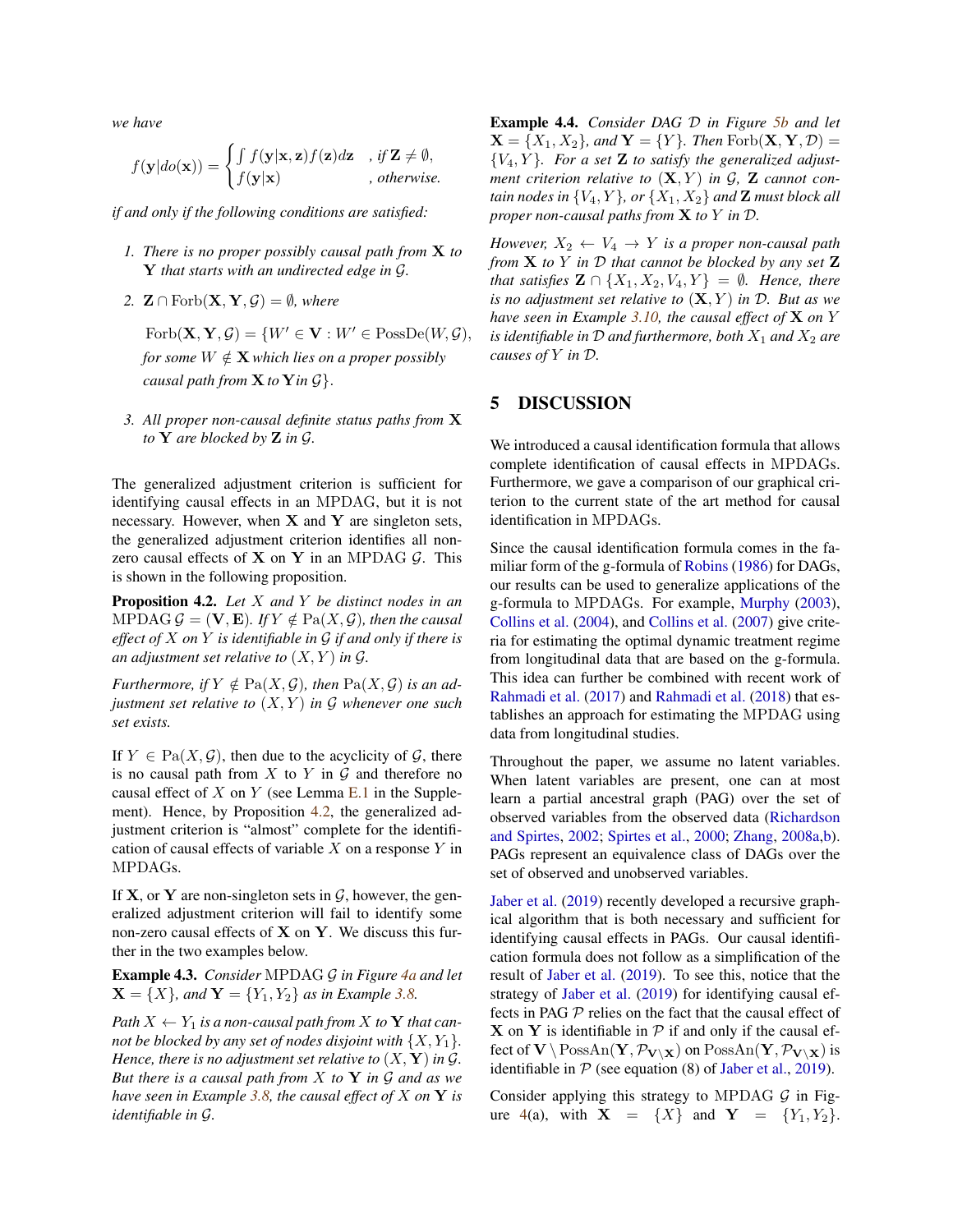Note that  $PossAn(Y, \mathcal{G}_{V \setminus X}) = \{V_1, Y_1, Y_2\}$ , that is,  $\text{PossAn}(\mathbf{Y}, \mathcal{G}_{\mathbf{V} \setminus \mathbf{X}}) = \mathbf{V} \setminus \mathbf{X}$ . Then,  $\mathbf{V} \setminus$  $PossAn(Y, \mathcal{G}_{V \setminus X}) = X$ . The strategy of [Jaber et al.](#page-8-9) [\(2019\)](#page-8-9) would dictate that we can identify the causal effect of  $X$  on  $Y$  by first identifying the causal effect of **X** on **V**  $\times$  **X** in G. As we have seen in Example [3.8,](#page-5-3) the causal effect of **X** on **V**  $\setminus$  **X** in  $\mathcal{G}$  is not identifiable, whereas the causal effect of  $X$  on  $Y$  is identifiable in  $G$ . Therefore, the approach of [Jaber et al.](#page-8-9) [\(2019\)](#page-8-9) is not suitable for general MPDAGs. The above counter example arises as a consequence a partially directed cycle in the MPDAG. Hence, a modified approach of [Jaber et al.](#page-8-9) [\(2019\)](#page-8-9) may lead to a necessary causal identification algorithm in MPDAGs without partially directed cycles.

A natural question of interest is whether a similar approach to ours can be applied to PAGs. Another topic for future work is developing a complete identification formula for conditional causal effects in MPDAGs.

### Acknowledgments

We thank Søren Wengel Mogensen, F. Richard Guo, Vincent Roulet, and the reviewers for their insightful comments and suggestions.

### References

- <span id="page-8-2"></span>Andersson, S. A., Madigan, D., and Perlman, M. D. (1997). A characterization of Markov equivalence classes for acyclic digraphs. *Annals of Statistics*, 25:505–541.
- <span id="page-8-3"></span>Chickering, D. M. (2002). Learning equivalence classes of Bayesian-network structures. *Journal of Machine Learning Research*, 2:445–498.
- <span id="page-8-19"></span>Collins, L. M., Murphy, S. A., and Bierman, K. L. (2004). A conceptual framework for adaptive preventive interventions. *Prevention Science*, 5(3):185–196.
- <span id="page-8-20"></span>Collins, L. M., Murphy, S. A., and Strecher, V. (2007). The multiphase optimization strategy (MOST) and the sequential multiple assignment randomized trial (SMART): new methods for more potent ehealth interventions. *American Journal of Preventive Medicine*, 32(5):S112–S118.
- <span id="page-8-6"></span>Eigenmann, M., Nandy, P., and Maathuis, M. H. (2017). Structure learning of linear Gaussian structural equation models with weak edges. In *Proceedings of UAI 2017*.
- <span id="page-8-0"></span>Galles, D. and Pearl, J. (1995). Testing identifiability of causal effects. In *Proceedings of UAI 1995*, pages 185–195.
- <span id="page-8-5"></span>Hauser, A. and Bühlmann, P. (2012). Characterization and greedy learning of interventional Markov equiv-

alence classes of directed acyclic graphs. *Journal of Maching Learning Research*, 13:2409–2464.

- <span id="page-8-11"></span>Henckel, L., Perković, E., and Maathuis, M. H. (2019). Graphical criteria for efficient total effect estimation via adjustment in causal linear models. arXiv:1907.02435.
- <span id="page-8-13"></span>Hernán, M. A. and Robins, J. M. (2020). Causal Infer*ence: What if*. Boca Raton: Chapman & Hall/CRC.
- <span id="page-8-4"></span>Hoyer, P. O., Hyvarinen, A., Scheines, R., Spirtes, P. L., Ramsey, J., Lacerda, G., and Shimizu, S. (2008). Causal discovery of linear acyclic models with arbitrary distributions. In *Proceedings of UAI 2008*, pages 282–289.
- <span id="page-8-10"></span>Huang, Y. and Valtorta, M. (2006). Pearl's calculus of intervention is complete. In *Proceedings of UAI 2006*.
- <span id="page-8-14"></span>Jaber, A., Zhang, J., and Bareinboim, E. (2018a). Causal identification under Markov equivalence. In *Proceedings of UAI 2018*.
- <span id="page-8-15"></span>Jaber, A., Zhang, J., and Bareinboim, E. (2018b). A graphical criterion for effect identification in equivalence classes of causal diagrams. In *Proceedings of IJCAI 2018*, pages 5024–5030.
- <span id="page-8-9"></span>Jaber, A., Zhang, J., and Bareinboim, E. (2019). Causal identification under Markov equivalence: Completeness results. In *Proceedings of ICML 2019*, volume 97, pages 2981–2989.
- <span id="page-8-8"></span>Kohler-Hausmann, I. (2018). Eddie Murphy and the dangers of counterfactual causal thinking about detecting racial discrimination. *Northwestern University Law Review*, 113.
- <span id="page-8-12"></span>Lauritzen, S. L., Dawid, A. P., Larsen, B. N., and Leimer, H.-G. (1990). Independence properties of directed Markov fields. *Networks*, 20(5):491–505.
- <span id="page-8-7"></span>Maathuis, M. H. and Colombo, D. (2015). A generalized back-door criterion. *Annals of Statistics*, 43:1060– 1088.
- <span id="page-8-17"></span>Mardia, K. V., Kent, J. T., and Bibby, J. M. (1980). *Multivariate analysis (probability and mathematical statistics)*. Academic Press London.
- <span id="page-8-1"></span>Meek, C. (1995). Causal inference and causal explanation with background knowledge. In *Proceedings of UAI 1995*, pages 403–410.
- <span id="page-8-18"></span>Murphy, S. A. (2003). Optimal dynamic treatment regimes. *Journal of the Royal Statistical Society: Series B*, 65(2):331–355.
- <span id="page-8-16"></span>Nandy, P., Maathuis, M. H., and Richardson, T. S. (2017). Estimating the effect of joint interventions from observational data in sparse high-dimensional settings. *Annals of Statistics*, 45(2):647–674.